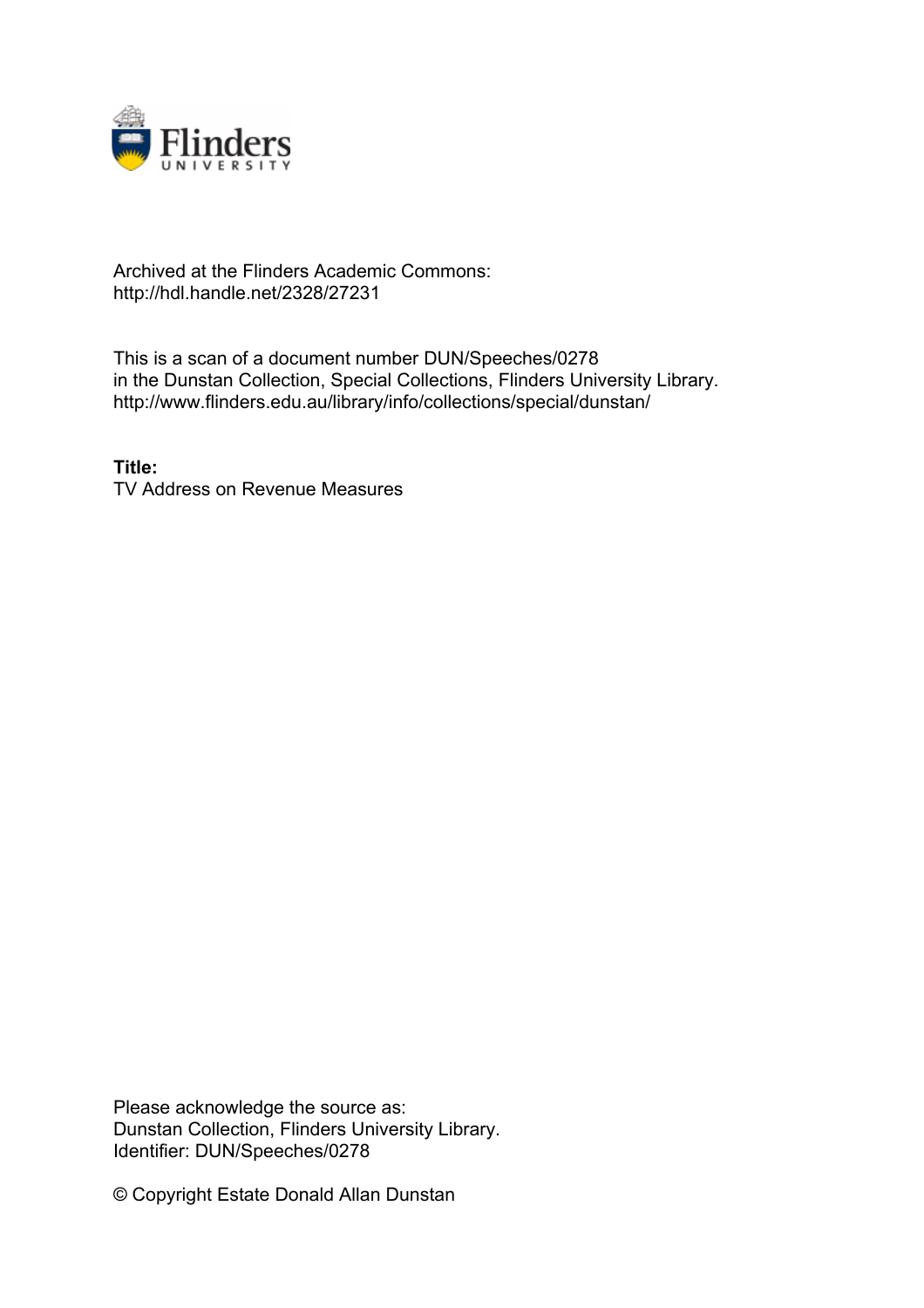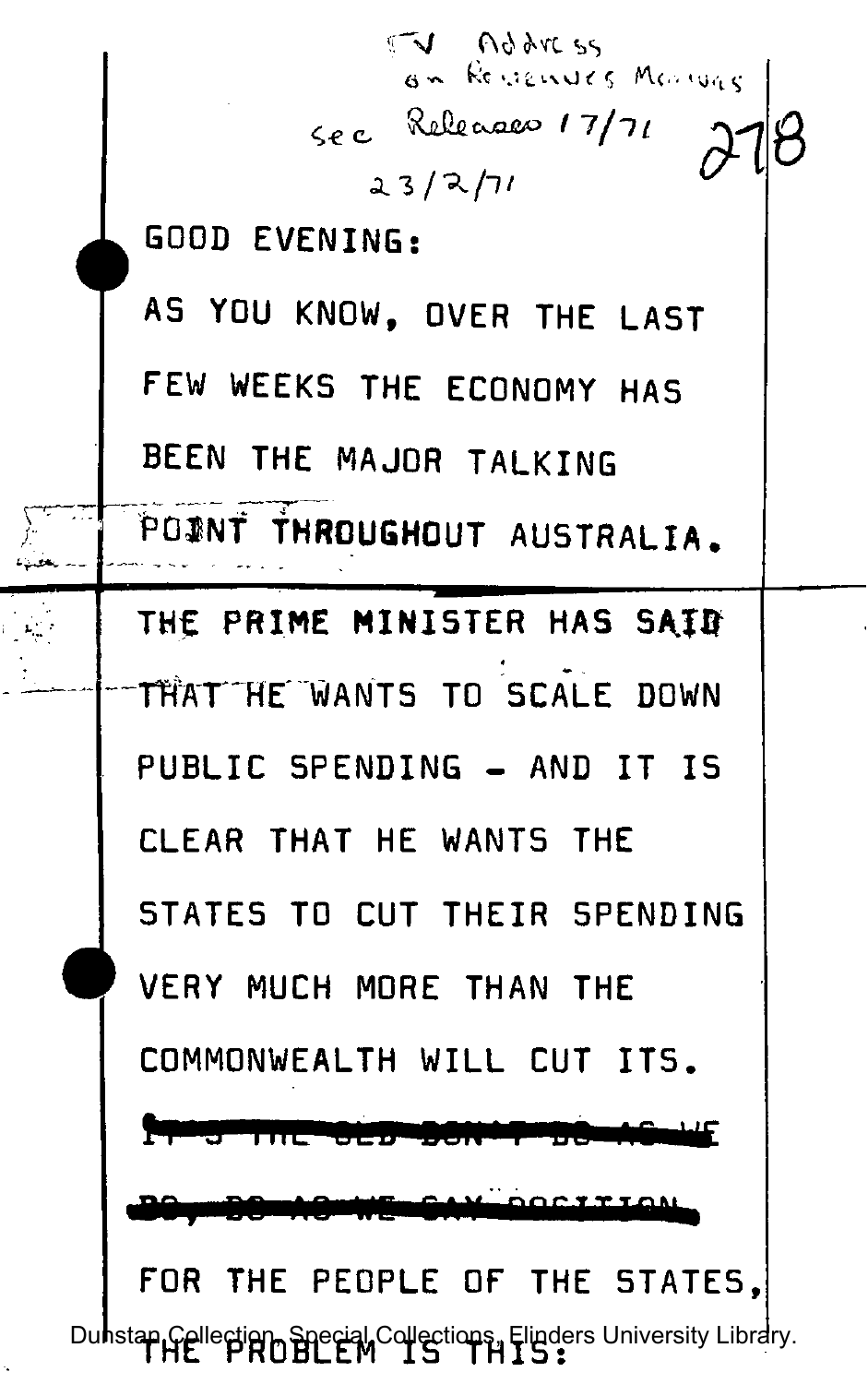**THE MAJOR AREAS IN WHICH**  THE STATES HAVE BEEN SPENDING **EXTRA MONEY ARE IN EDUCATION, HEALTH AND HOSPITALS.**  MAKE WHAT ECONOMIES THEY LIKE<sup>1</sup>. **EDUCATION, HEALTH AND HOSPITALS ARE THE ONLY AREAS WHERE CUTS IN EXPENDITURE COULD BEGIN TO COME CLOSE TO THE DEGREE ALL STATES ' ACCOUNTS ARE RUN DOWN. IN SOUTH AUSTRALIA WE'RE BETTER OFF THAN THE OTHERS. OUR BUDGET LAST YEAR WAS A CAUTIOUS ONE - WE CONTROLLED 'oUR EXPENDITURE AND WE SPENT WISELY. BUT WHAT WE'RE NOW FACED WITH IS THIS : IN FEBRUARY AND JUNE LAST YEAR WE JOINED WITH THE OTHER STATES IN AN ATTEMPT TO NEGOTIATE A PROPER SHARING OF REVENUE WHICH WOULD ALLOW**  Dunstan Collection, Special Collections, Flinders University Library.<br>**ALL GUVERNMENTS, FEDERAL AND**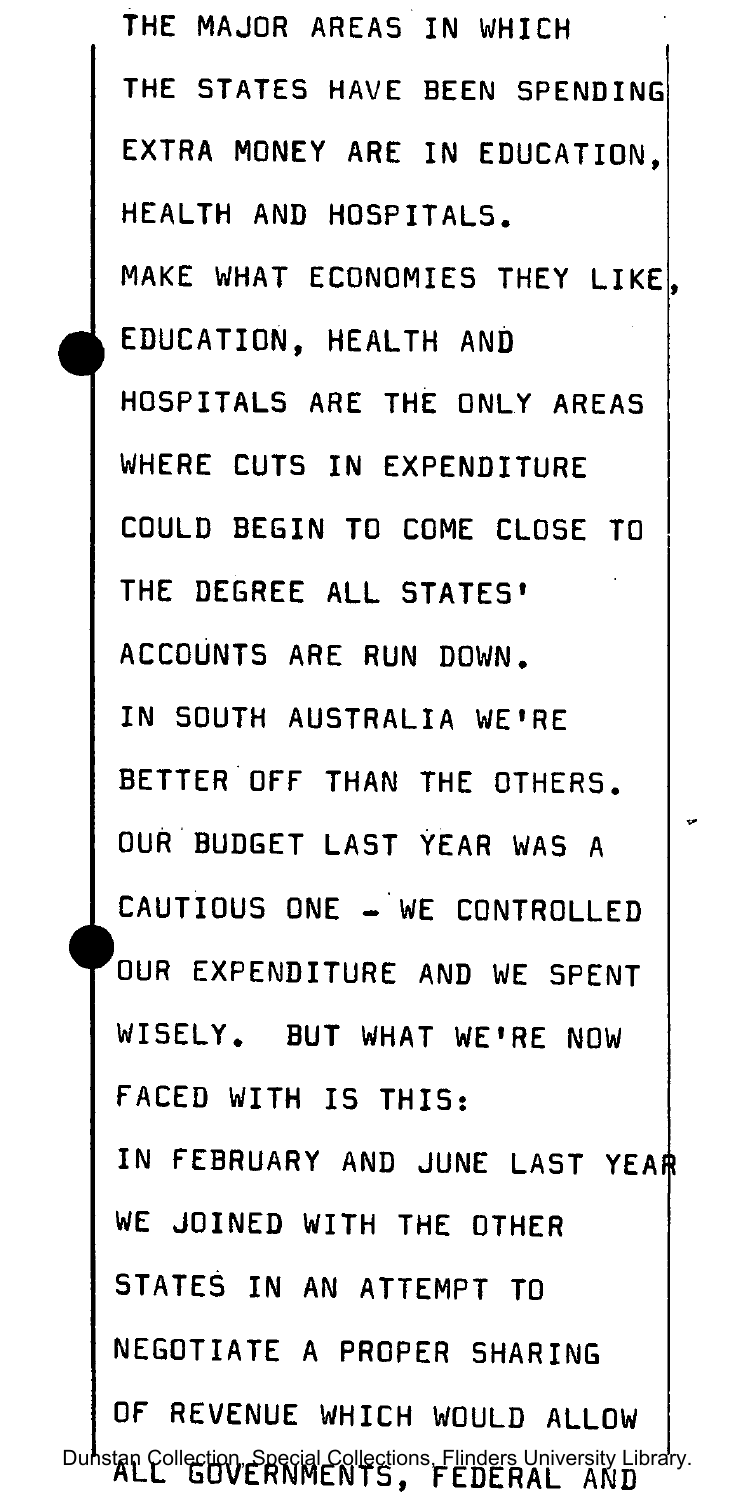**STATES , TO DO THEIR VARIOUS JOBS .** 

**THE COMMONWEALTH IMPROVED THINGS A BIT THEN - BUT ALL PREMIERS LEFT CANBERRA KNOWING** THAT THE SLIGHTLY IMPROVED **POSITION WOULD STILL NOT ALLOW THEM TO FINANCE AN ^DEQUATE RANGE OF ESSENTIAL SE\*V!C£ 5 .** 

**Julien WE DREW UP THE BUBGET** WE TOOK INTO ACCOUNT THE NEW **MONEY FROM THE COMMONWEALTH, WE COT** THE EXTRA MONEY FROM THE **GRANTS COMMISSION, OUR OWN REVENUE RAISING MEASURES, AND THE MINIMUM NEEDS OF SCHOOLS, HOSPITALS AND ESSENTIAL SERVICES . IT STIL L LEF T US S5M. IN THE RED, HAVING TAKEN**  KNOWN **INTO ACCOUNT WAGE INCREASES. AND THEN CAME THE CRUNCH. ADDITIONAL UNEXPECTED WAGE** 

**AND SALARY AWAR FIN.** Dunstan Collection, Special Collections, Flinders University Library.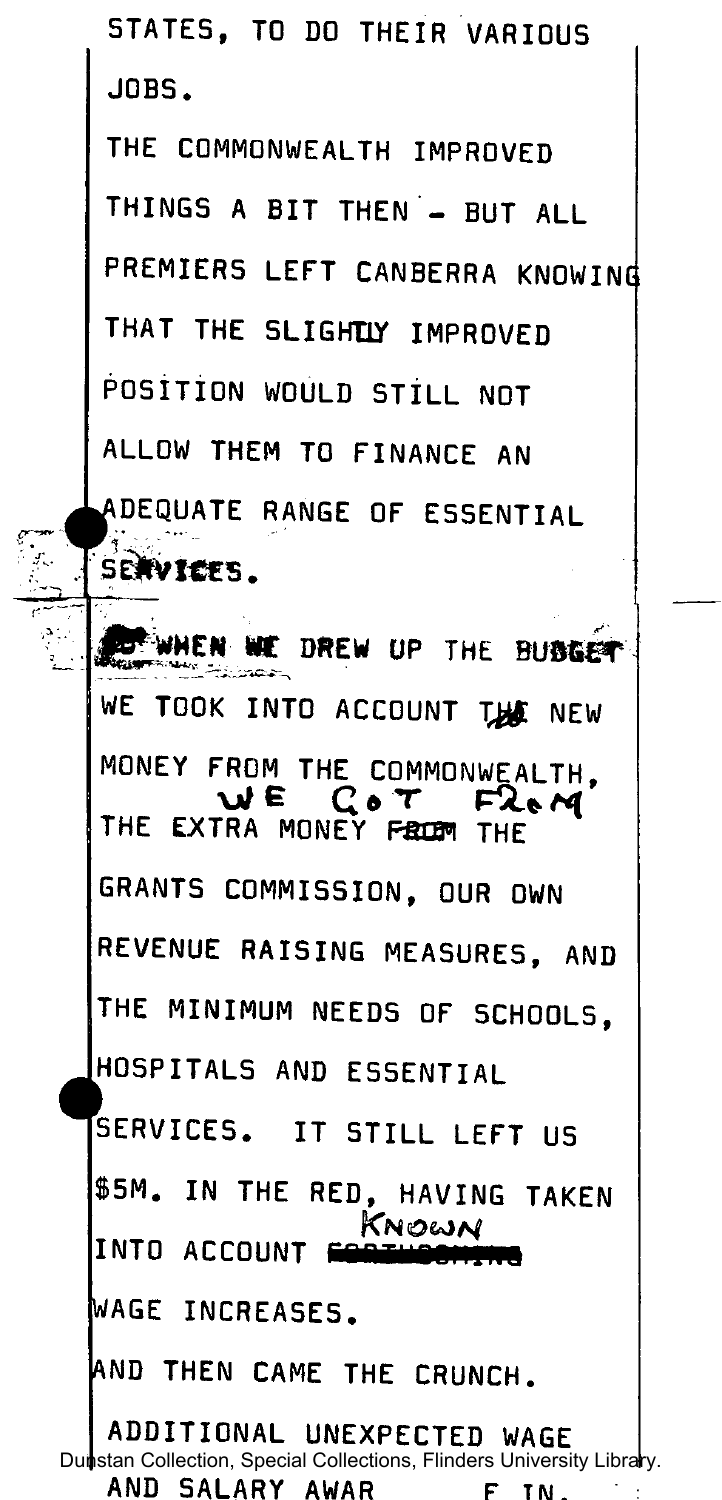AND THEN THE ARBITRATION COURT BROUGHT IN ITS 6% INCREASE ACROSS THE BOARD. AND WHEN ALL THE OLD AND THE NEW INCREASES IN WAGES WERE ADDED UP. THEY CAME TO A TOTAL INCREASE OF ABOUT \$18}M.. WHICH WHEN EVERYTHING IS SUBTRACTED LEAVES US WITH AN **FURTHER** ADVERSE AMOUNT OF ABOUT \$*46.*2M. EXTRA THAT'S HOW MUCH/WE'RE IN THE RED THROUGH RISING WAGES AND SALARIES. THE DTAL'S #11点d1. THE SAME KIND OF THING HAS HAPPENED TO ALL STATES. INSTEAD OF BEING IN THE RED TO AN AMOUNT OF \$36M. THE STATES' COMBINED DEFICIT IS NOW THREE **TIMES AS MUCH AT ABOUT \$110M.** BUT DESPITE THIS, THE COMMONWEALTH HAS DECIDED THAT THE STATE BUDGETS SHOULD BEAR THE BRUNT OF THESE WAGE RISES |<br>Dunstan Collection, Special Collections, Flinders University Library. **EVEN** 

T MFANS THA THE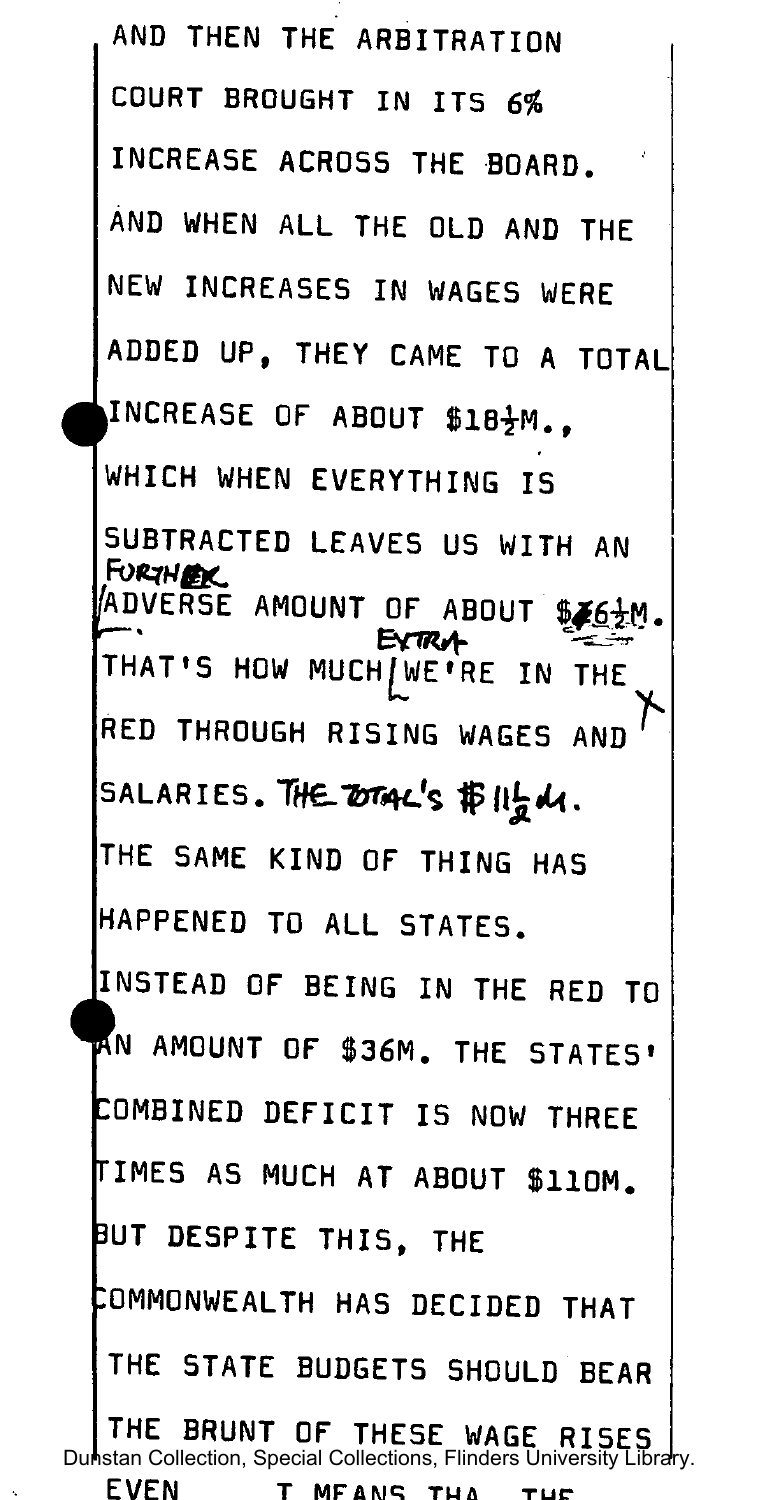**STATES CUT BACK ON THE SOCIAL|. HEALTH AND EDUCATIONAL SERVICES THEIR VOTERS WANT THEM TO PROVIDE. IN OTHER WORDS THE COMMONWEALTH DECIDED NOT TO**  PROVIDE ANY MORE MONEY AT ALL|. **'ALTHOUGH FOR SPECIAL POLITICAL REASONS - NAMELY THE ELECTIONS IN NEW SOUTH**  WALES AND WESTERN AUSTRALIA **IT HASN'T WRITTEN ITS DECISION DOWN. IT SIMPLY TOLD THE PREMIERS SO IN PRIVATE, AND SAID THE CUT-BACK WOULD END INFLATION . THETSTATES AL L POINTED OUT THAT BECAUSE THEIR YEAR'S SPENDING WAS ALREADY COMMITTED THERE WOULD BE NO INFLATIONARY EFFECT IF THEIR "&Y I NtCtA\$£d GRANTS, BUDGETS WERE BALANCEDf BUT THE P.M . WAS ADAMANT. IT** 

**Dunstan Cellection, Special Collections, Flinders Wniversity Library.**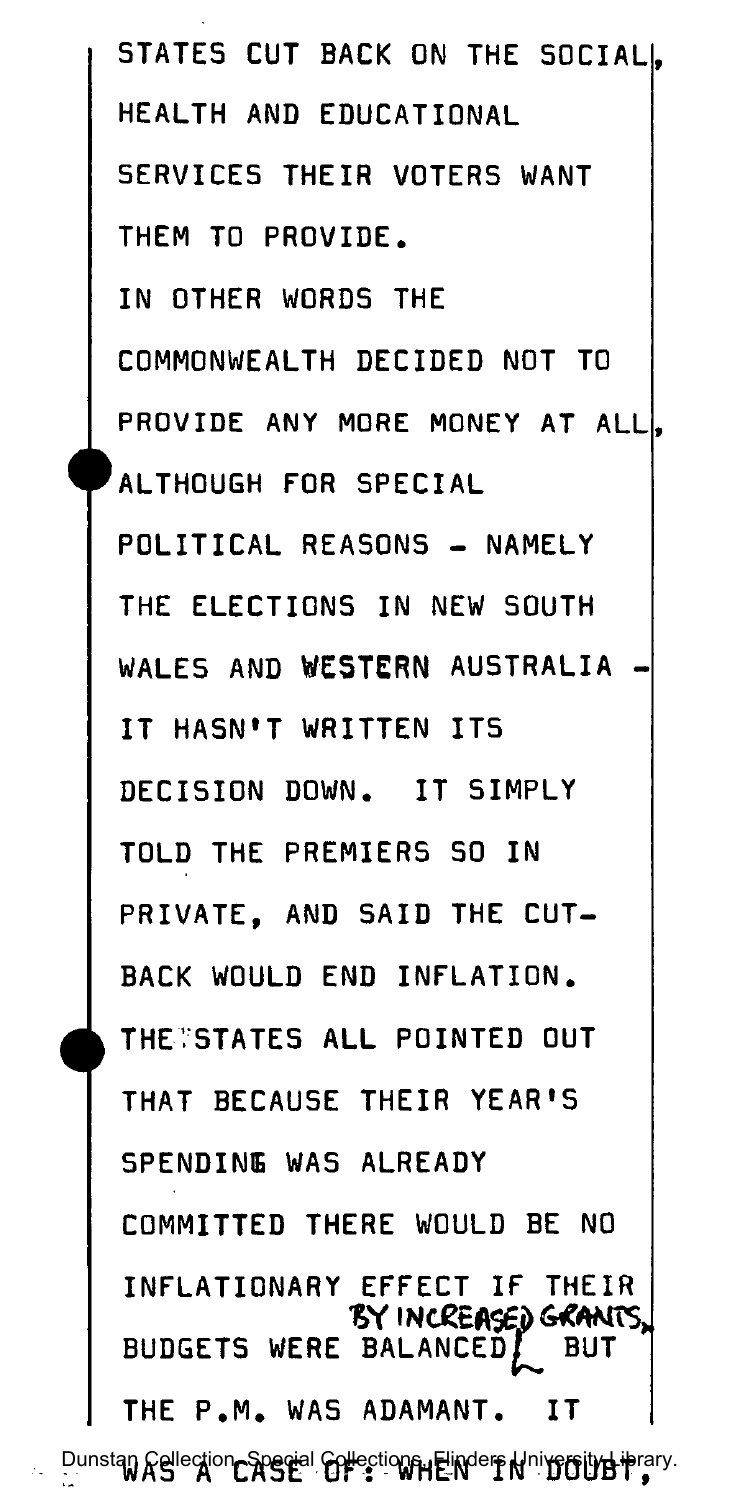**LOOK TOUGH EVEN IF YOU**  DON'T KNOW WHY YOU FEEL IT. **AND SO ALTHOUGH THE PRESS (WHO WEREN'T THERE BECAUSE ONLY SOUTH AUSTRALIA WANTED THEM TO SEE WHAT REALLY HAPPENED) SAID AFTER THE PREMIERS' CONFERENCE THAT THERE MIGHT BE SOME MORE MONEY IN APRIL , NOTHING COULD BE FURTHER FROM THE TRUTH. SO WHAT ARE WE TO DO? WELL, IN SOUTH AUSTRALIA WE BON'T DO WHAT THE PREMIER OF QUEENSLAND SAID HE WAS GOING TO DO - CUT BACK EXPENDITURE IN EDUCATION AND HEALTH, NURSES AND TEACHERS. THIS GOVERNMENT PROMISES YOU SINCERELY THAT WE WILL NOT SELL-OUT LIKE THAT. BECAUSE THROUGH CAREFUL**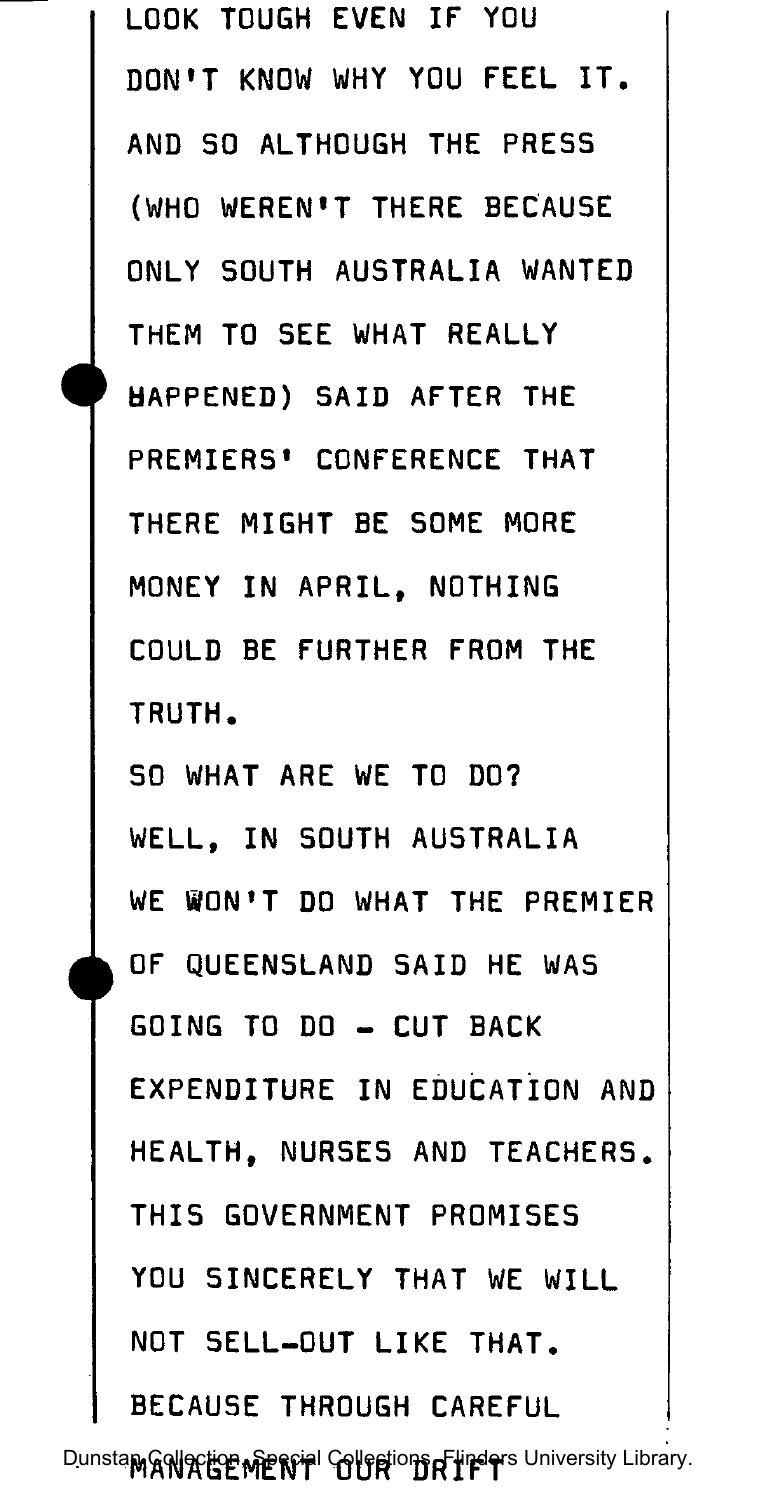**IN FINANCES IS QUITE SIGNIFICANTLY LESS THAN IN THE OTHER 5TATES , WE WILL BE ABLE BY AND LARGE TO HOLD OUR OWN BY FIRSTLY , INSISTING ON REAL ECONOMIES IN PUBLIC**  SERVICE STAFFING AND NON-**ESSENTIAL WORKS. BUT EVEN WITH REAL ECONOMIES, GIVEN THAT THE COMMONWEALTH WILL NOT COVER WITH FURTHER MONIES THE PROVISION OF ESSENTIAL SERVICES , IT HAS BEEN NECESSARY TO LOOK AT THOSE RELATIVELY MINOR REVENUE AREAS THAT ARE STILL LEFT TO US AS A STATE GOVERNMENT. AND SO THE NEW TAXES THE GOVERNMENT HAS ANNOUNCED TODAY WILL BE SOMEWHAT WIDER IN THEIR EFFECT THAN THOSE IN OUR LAST Dunstan Udioton, Spec<b>e LL**E leditor The Current Constructions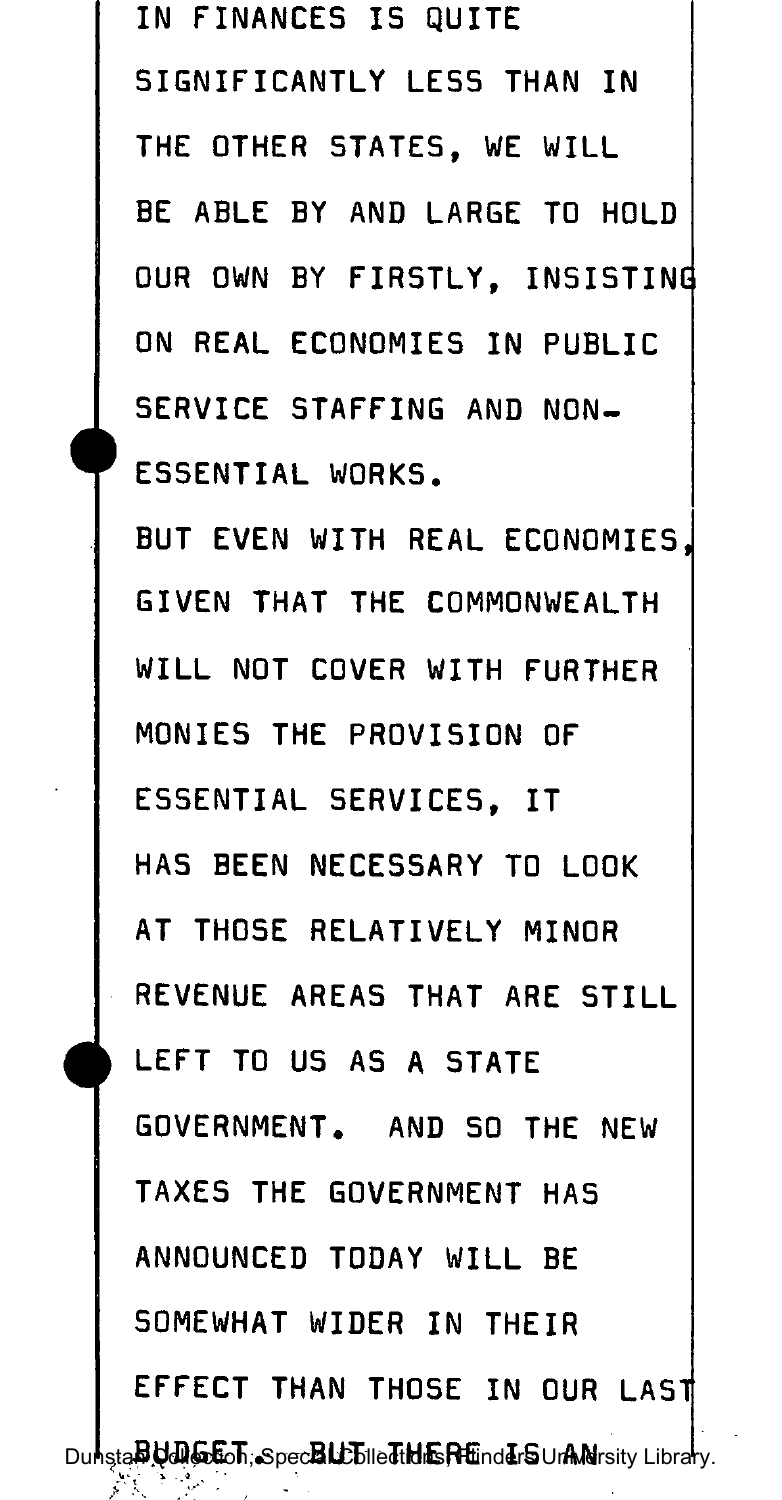SSSSSPIERE AL AND IMPORTANT PRINCIPLE INVOLVED IN THE NEW MEASURES. WE GET HELP FROM THE GRANTS COMMISSION. BUT WE CAN ONLY MAXIMISE THAT HELP IF WE MAKE OUR TAXES AND CHARGES REASONABLY COMPARABLE WITH THOSE OF VICTORIA AND NEW SOUTH WALES. TO COVER BOTH THE AWKWARD SITUATION THE COMMONWEALTH HAS PLACED US IN. AND TO SUIT THE CONDITIONS LAID DOWN BY THE GRANTS COMMISSION WE HAVE DECIDED ON THE FOLLOWING MEASURES:

्र \* \* "Dunstan Collection; Special Collections, Flinders University Library.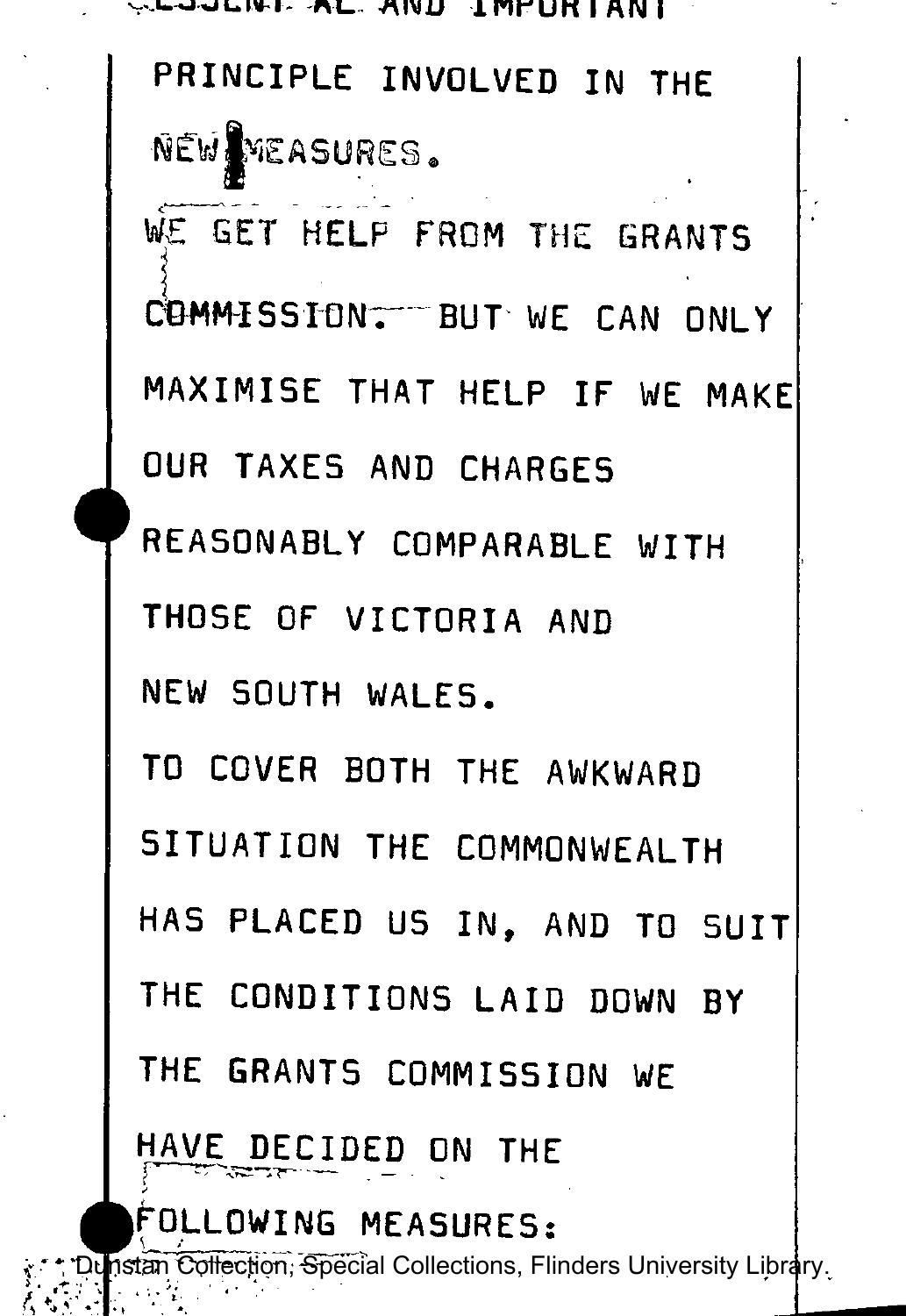**fHERE WILL BE A LEVY EQUAL | TO 3 PER CENT OF THE GROSS**  REVENUES OF THE ELECTRICITY **TRUST. MOTOR VEHICLES REGISTRATION FEES WILL BE INCREASED BY 20 CENTS IN THE DOLLAR, BUT WITH EXEMPTION TO PENSIONERS.**  THE TAX ON BOOKMAKERS TURNOVER **WILL BE INCREASED FROM 1. 8 TO 2 PER CENT. A LEVY OF BETWEEN SEVEN AND CHARGESWHTHOME**<br>EIGHT CENTS ON ANGUNTS OVER THE **EIGHT CENTS ON AttftttfffiS OVER TH AUTHORITIES LICENSED TO Dunian Qollection, Special Collections, Flinders University Library.** 

البياجي<br>البياني

**^tflL L BE APPLIED . Uiu . £**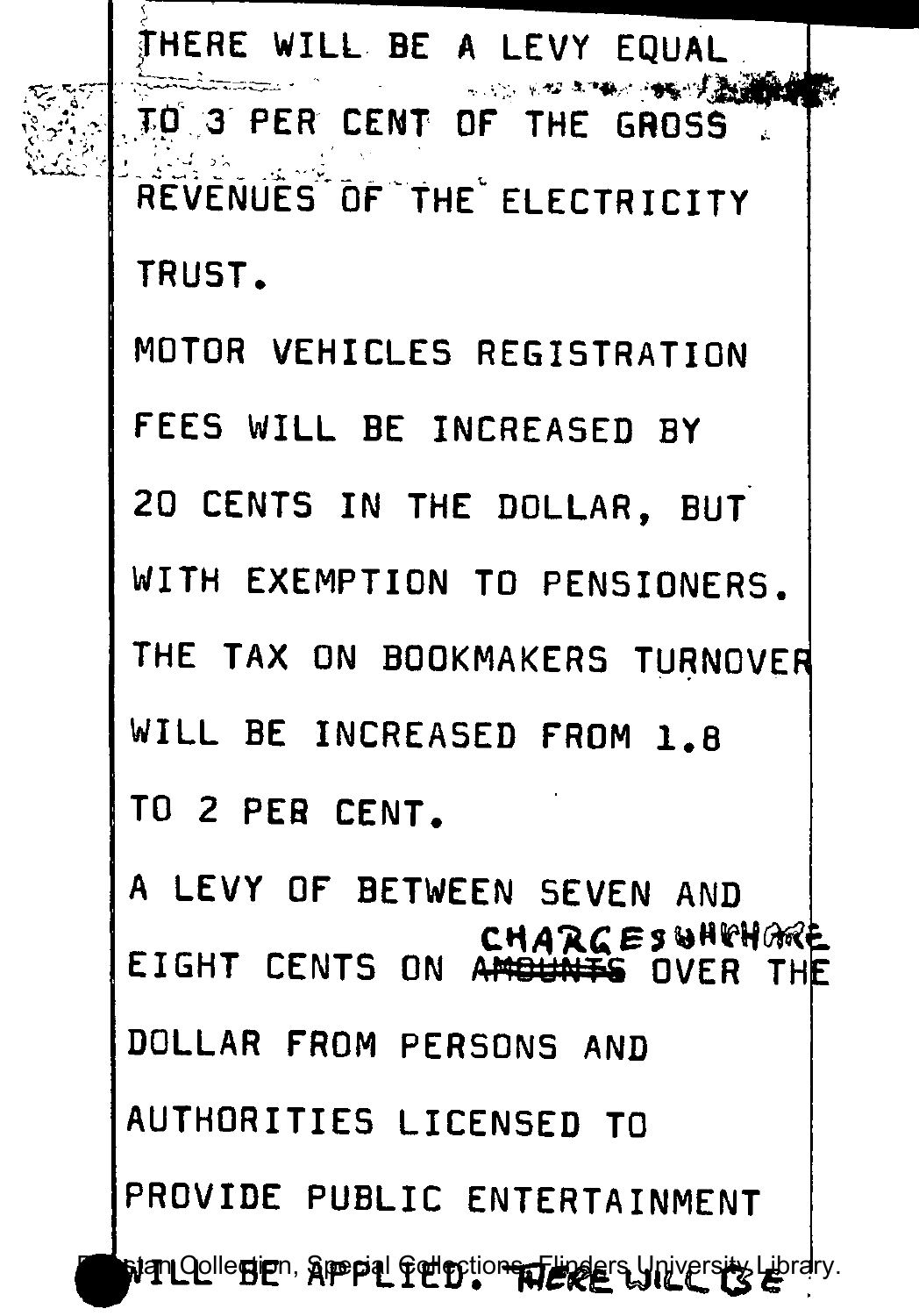**AN INCREASE OF 5 CENTS ON THE FOURTH, FIFTH , EIGHTH AND NINT i SECTIONS OF TRAM AND BUS FARES WITH EXEMPTION TO PENSIONERS TIGHT WILL BE AN INCREASE QR RAILWAY PASSENGER FARES SO THAT THEY ARE BROUGHT INTO**  LINE WITH BUS AND TRAM FARES, **WITH THE PENSION CONCESSION REMAINING AT 50% OF THE FARE . AND ALSO RAILWAYS FREIGHT RATES WILL BE SUBJECT TO A REVIEW BY THE RAILWAYS**  sity Library.

 $\sum_{i=1}^n \frac{1}{i} \sum_{j=1}^n \frac{1}{j}$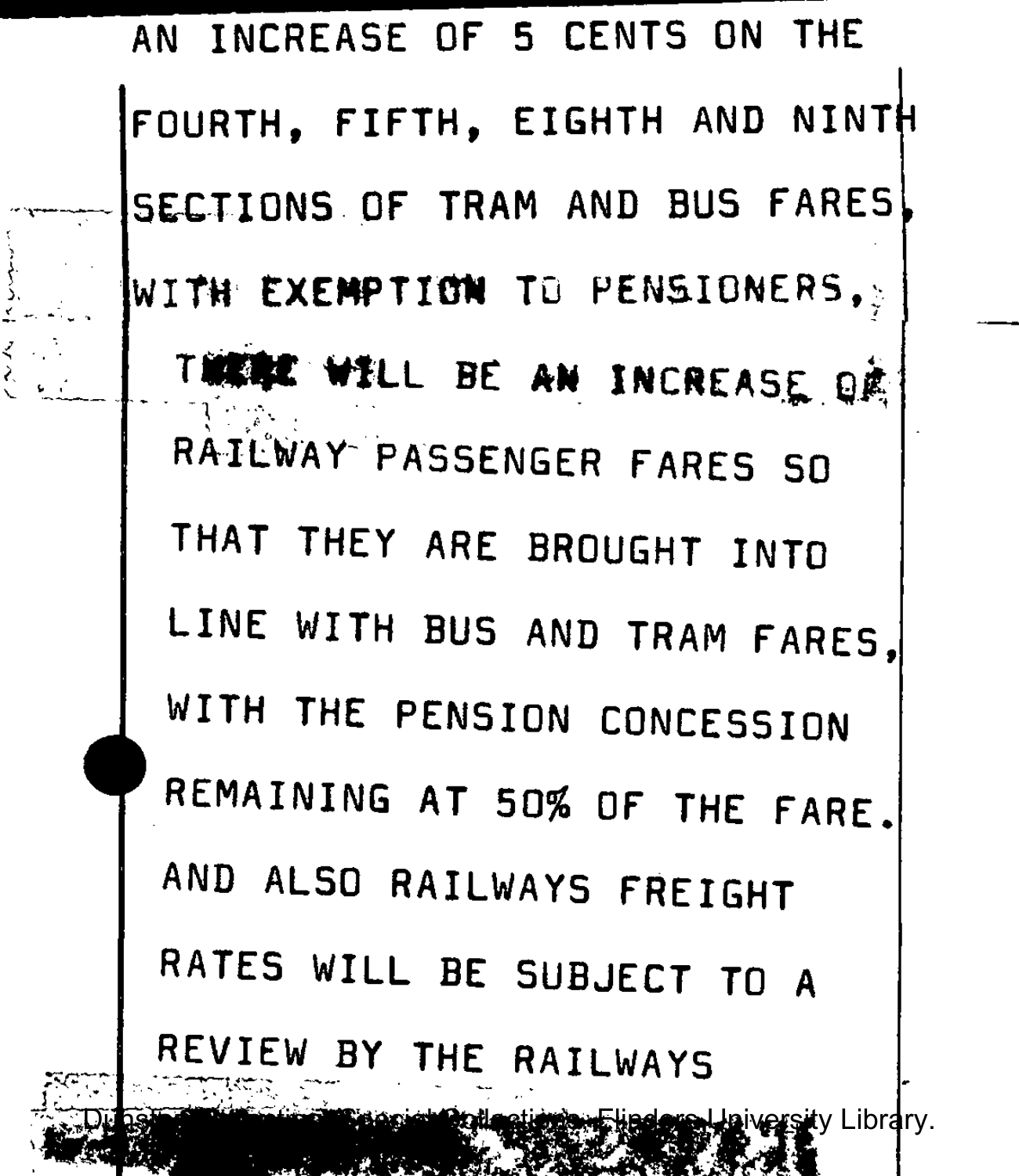**AN INEREASE IN VALUATIONS FOR WATER AND SEWER RATING WHEN THEY THEY ARE BELOW THE FULL PRESENT DAY VALUES, TOGETHER WITH A 5 CENT INCREASE IN THE ft/ATER REBATE CHARGE OPERATIVE <sup>r</sup>ROM THE NEXT FINANCIAL YEAR. ^THESE MEASURES WILL GIVE US ABOUT \$6,000,00 0 IN A FULL YEAR. BUT HAVING REGARD TO THE FACT THAT A FULL YEAR'S COSTS OF NEW AWARDS WILL ADD**  FURTHER COSTS, ALL STATES WILL **HAVE"TO-EXPECT CONTINUING**  Dunstan Collection, Special Collections, Flinders University Library.<br> **DEFTCITS**